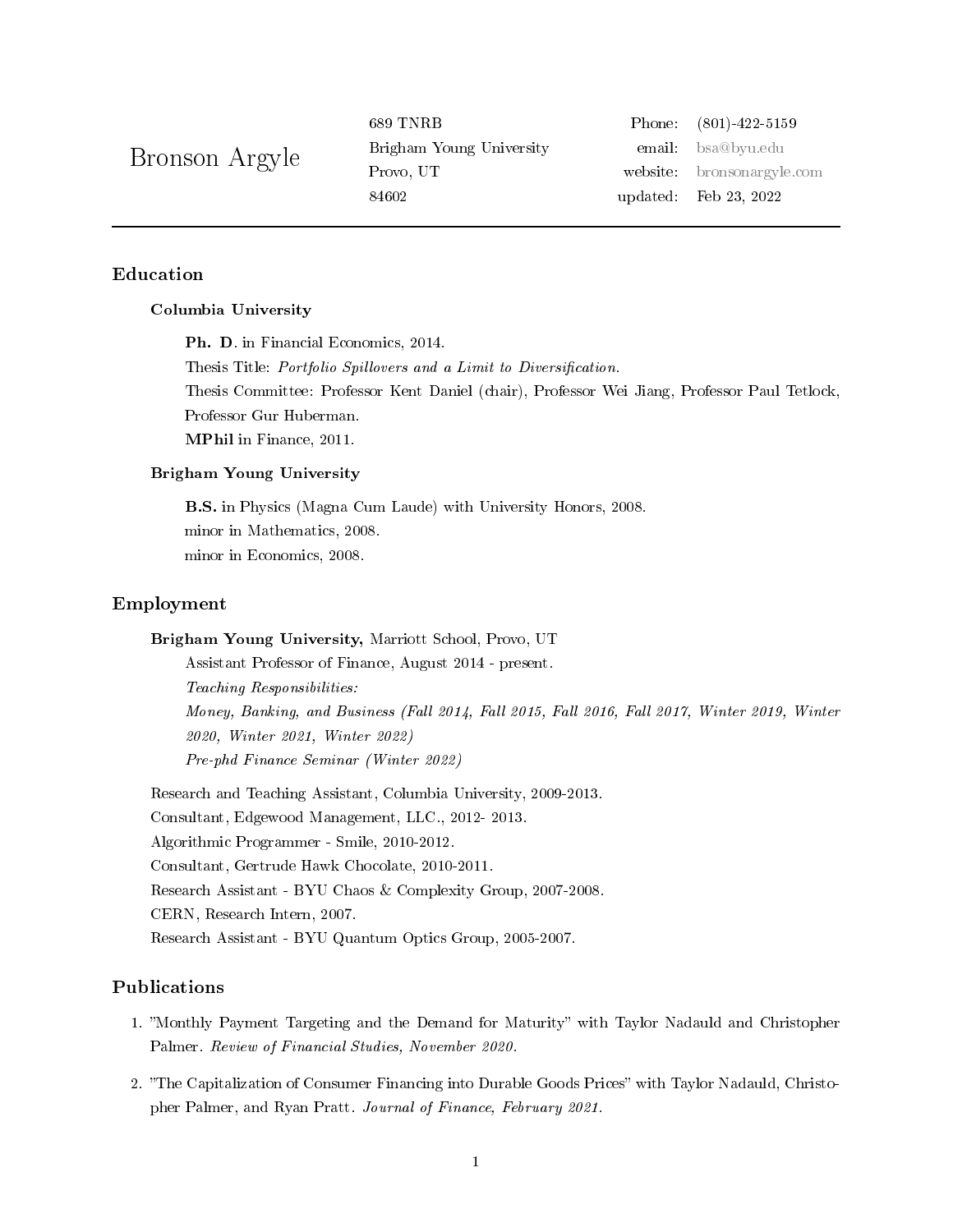- 3. "Overselling Winners and Losers: How Mutual Funds Trading Affects Asset Prices" with Li An. Journal of Financial markets, June 2020.
- 4. Contributions to "Algorithm for Generating Derivative Structures" by Hart, G. L. W., Forcade, R., Phys. Rev. B 77 (2008).

## Working Papers

- 1. "Explaining Racial Disparities in Personal Bankruptcy Outcomes" with Sasha Indarte, Benjamin Iverson, and Christopher Palmer
- 2. "Personal Bankruptcy and the Accumulation of Shadow Debt" with Benjamin Iverson, Taylor Nadauld, and Christopher Palmer
- 3. "Real Effects of Search Frictions in Consumer Credit Markets" with Taylor Nadauld and Christopher Palmer.
- 4. "Price Comovement and Time Horizon: Fads & Fundamentals" with Robert Turley.
- 5. "Short it again" with Karl Diether.
- 6. "Portfolio Spillovers and a Limit to Diversification".
- 7. "Bayesian Variable Selection and Factor Models".
- 8. Contributions to "Algorithm for Generating Derivative Structures" by Hart, G. L. W., Forcade, R. Phys. Rev. B 77 (2008).

## Presentations & Seminars

\* denotes scheduled; + denotes co-author

CEPR HF Seminar (January, 2022) Colorado Finance Summit, (December, 2021)+ Harvard University, (November,  $2021$ )+ Texas A&M, (November,  $2021$ )+ FIRS Conference, (June 2021) CFPB Research Conference, (May 2021) AFA annual meeting, (January 2021) AEA annual meeting, (January 2021) Boston Federal Reserve, (December, 2020)+ Dartmouth University, (October, 2020)+ Rochester University, (October, 2020)+ FDIC Consumer Symposium, (October, 2020) Michigan State University, (October, 2020)+ SFS Cavalcade, (May, 2019) Cornell IBHF Household and Behavioral Finance Symposium+, (May, 2019)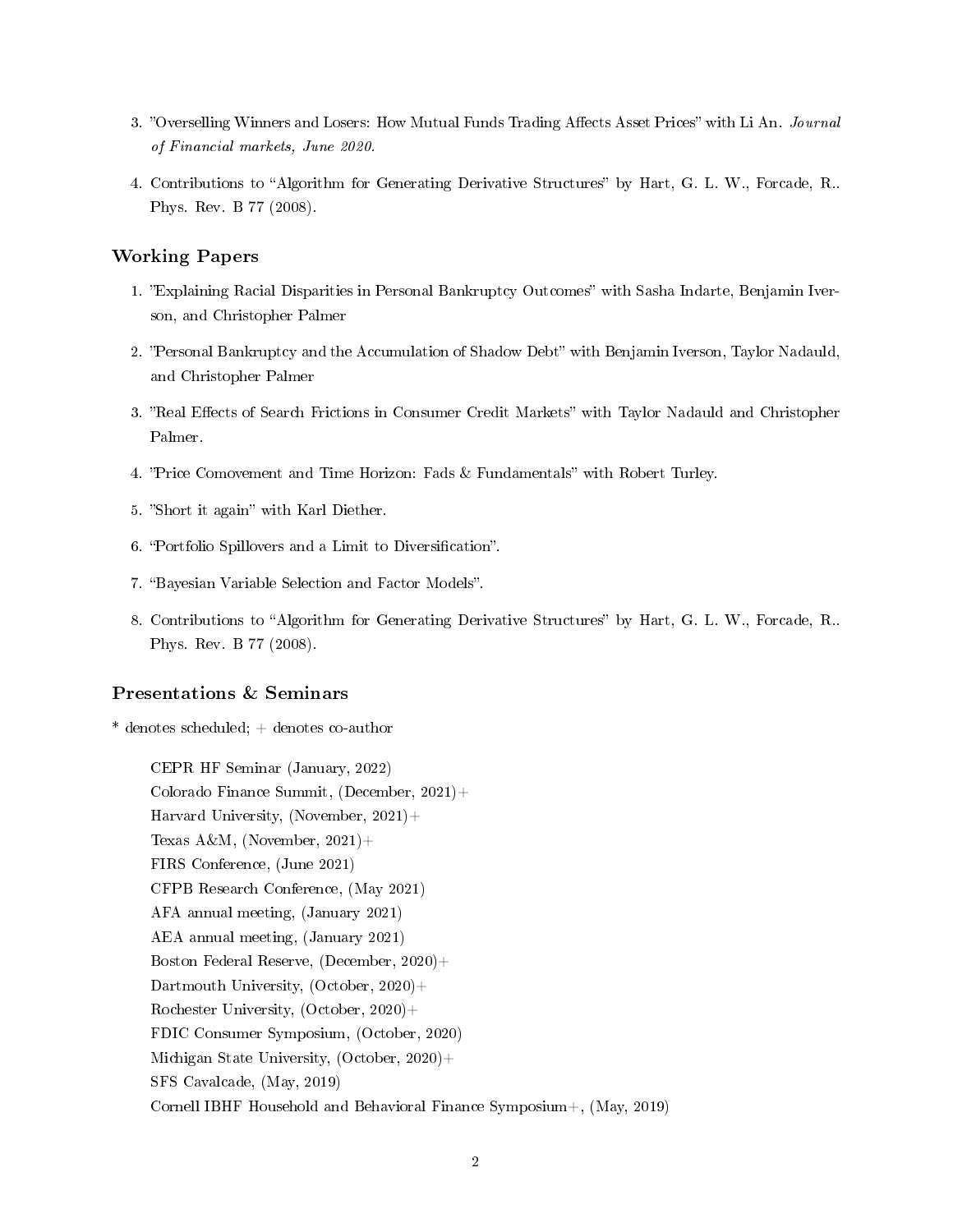Philadelphia Fed, (December, 2018) WFA-CFAR, (November, 2018)+ University of Texas-Austin, (November, 2018)+ NYU, (November, 2018)+ Princeton, (November, 2018)+ MIT, (October, 2018) SITE,  $(October, 2018) +$ University of Washington,  $(\text{July}, 2018) +$ Fed Board+, (June, 2018) University of Minnesota, (May, 2018)+ Wharton,  $(Apri, 2018)$ + MIT Sloan,  $(March, 2018)$ + HULM, (March, 2018) American Finance Association annual meeting, (January, 2018) Chicago Federal Reserve, (December, 2017)+ CFPB Workshop on Risks, Trends, and Innovations in Credit Card Lending and Other Revolving Credit, (December,  $2017$ )+ University of Utah, (November, 2017) Duke University, (October, 2017)+ FDIC Consumer Research Symposium, (October, 2017) University of North Carolina, (October, 2017)+ Boston Federal Reserve, (October, 2017)+ New Perspectives on Consumer Behavior in Credit and Payments Markets, (September, 2017) Philadephia Federal Reserve, (September, 2017)+ Red Rock Finance Conference, (September, 2017) National Bureau of Economic Research household finance summer institute,  $(\text{July}, 2017) +$ Western Finance Association annual meeting, (June, 2017) San Francisco Federal Reserve, (May, 2017)+ Ohio State alumni conference, (April, 2017)+ MIT Sloan,  $(April, 2017)$ + BYU brown bag, (March, 2017) NYU Household Finance Conference, (Feb, 2017)+ CFPB Conference, (December, 2016) Haas,(September, 2016)+ Berkeley Finance,(September, 2016)+ BYU brown bag, (May, 2016) Red Rock Finance Conference, (September, 2015) BYU brown bag, (May, 2015) European Financial Management Association, (June, 2015)+ Columbia University finance lunch seminar, (October, 2013) Columbia University PhD student seminar, (October, 2013) Columbia University PhD student seminar, (April, 2012)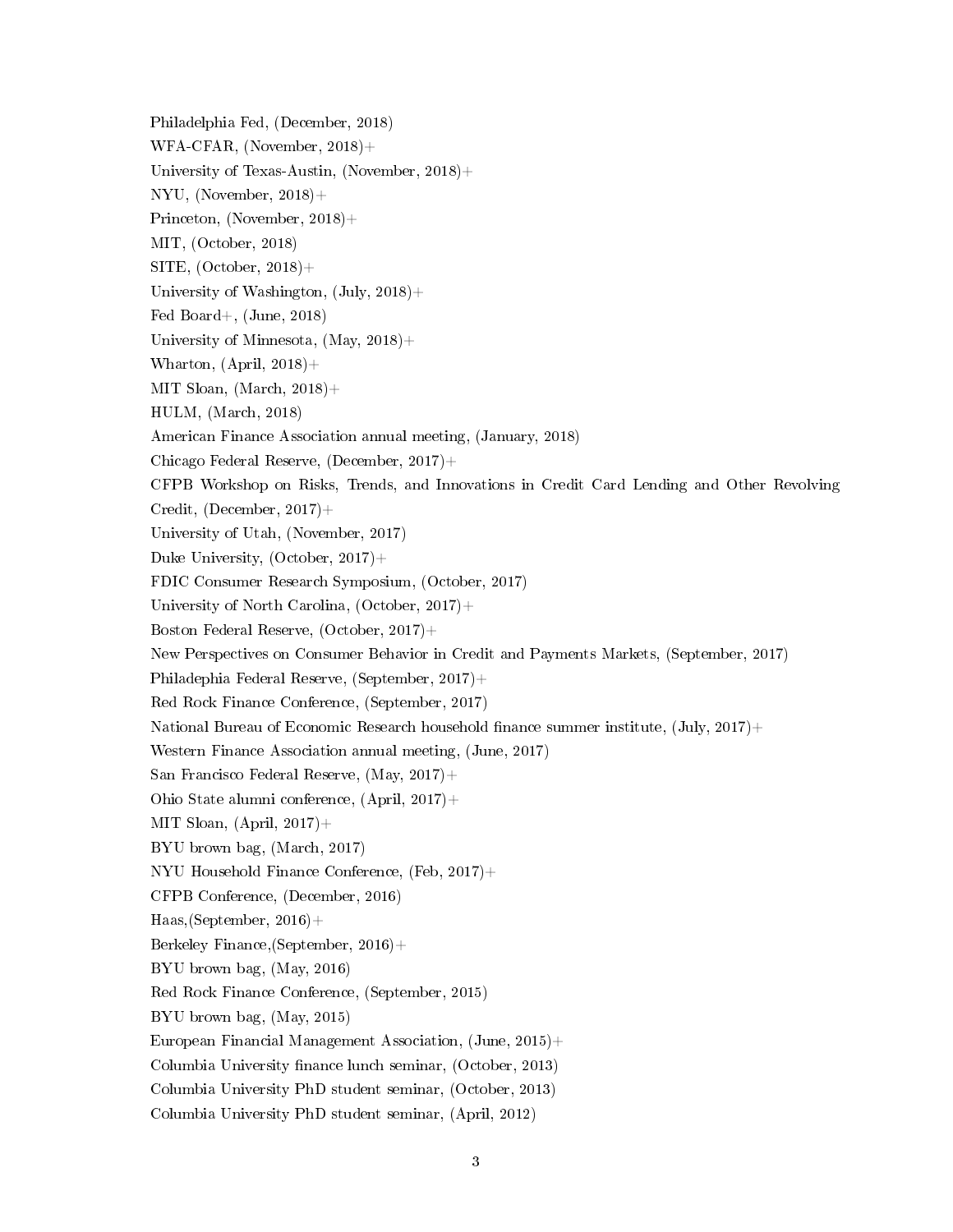Columbia University PhD Seminar, (November, 2011) BYU Spring Research Conference, (Spring, 2008) APS annual meeting, (March, 2008) APS 4C SPS meeting (October, 2007)

### Fellowships, Grants, and Awards

#### Professional

NBER Household Finance Small Grant Award (\$9k) 2020. Best Corporate Finance paper, SFS Cavalcade 2019. Finance Professor of the Year, BYU Finance Society, 2016-2017. Best Paper Award, Ohio State Alumni Conference, 2017. Finance Professor of the Year, BYU Finance Society, 2015-2016. Finance Professor of the Year, BYU Finance Society, 2014-2015. PhD Student Invitee to Red Rock Finance Conference, 2013. Paul and Sandra Montrone Doctoral Fellowship, Columbia Business School, 2011. Exemplary paper in B9311-011: (PhD) Corporate Finance. (received 3 times), 2010. National Merit Scholar, 2004-2008. Dean's undergraduate list (all semesters at Brigham Young University), 2004-2008. BYU University Honors, 2008.

#### Personal

Eagle Scout, 2000.

### Media Coverage

- [https://wallethub.com/credit-cards/balance-transfer-capital-one/#expert=Bronson\\_Argyle](https://wallethub.com/credit-cards/balance-transfer-capital-one/#expert=Bronson_Argyle)
- "Auto-Lending Binge Threatens to Unwind When Stimulus Measures Ease" by the Wall Street Journal. [https://www.wsj.com/articles/auto-lending-binge-threatens-to-unwind-when-stimulus-measures-ease-11596798003,](https://www.wsj.com/articles/auto-lending-binge-threatens-to-unwind-when-stimulus-measures-ease-11596798003) August 2020.
- [https://wallethub.com/easiest-credit-card-to-get#experts=Bronson\\_Argyle](https://wallethub.com/easiest-credit-card-to-get#experts=Bronson_Argyle)
- . "The Seven-Year Auto Loan: America's Middle Class Can't Afford Its Cars" by the Wall Street Journal. https://www.wsj.com/articles/the-seven-year-auto-loan-americas-middle-class-cant-afford-their-cars-11569941215, September 2019.
- "Real Effects of Search Frictions in Consumer Credit Markets" covered by the Wall Street Journal. [https://www.wsj.com/articles/the-costs-of-getting-just-one-rate-quote-1522414800,](https://www.wsj.com/articles/the-costs-of-getting-just-one-rate-quote-1522414800) March 2017.
- "Real Effects of Search Frictions in Consumer Credit Markets" covered by marketwatch. [https://www.marketwatch.com/story/people-are-making-a-major-mistake-when-choosing-auto-loans-2](https://www.marketwatch.com/story/people-are-making-a-major-mistake-when-choosing-auto-loans-2017-10-24)017- [10-24,](https://www.marketwatch.com/story/people-are-making-a-major-mistake-when-choosing-auto-loans-2017-10-24) October 2017.
- "Real Effects of Search Frictions in Consumer Credit Markets" covered by twocents. [https://twocents.lifehacker.com/dont-forget-you-can-shop-around-for-car-loans-1819515702,](https://twocents.lifehacker.com/dont-forget-you-can-shop-around-for-car-loans-1819515702) October 2017.